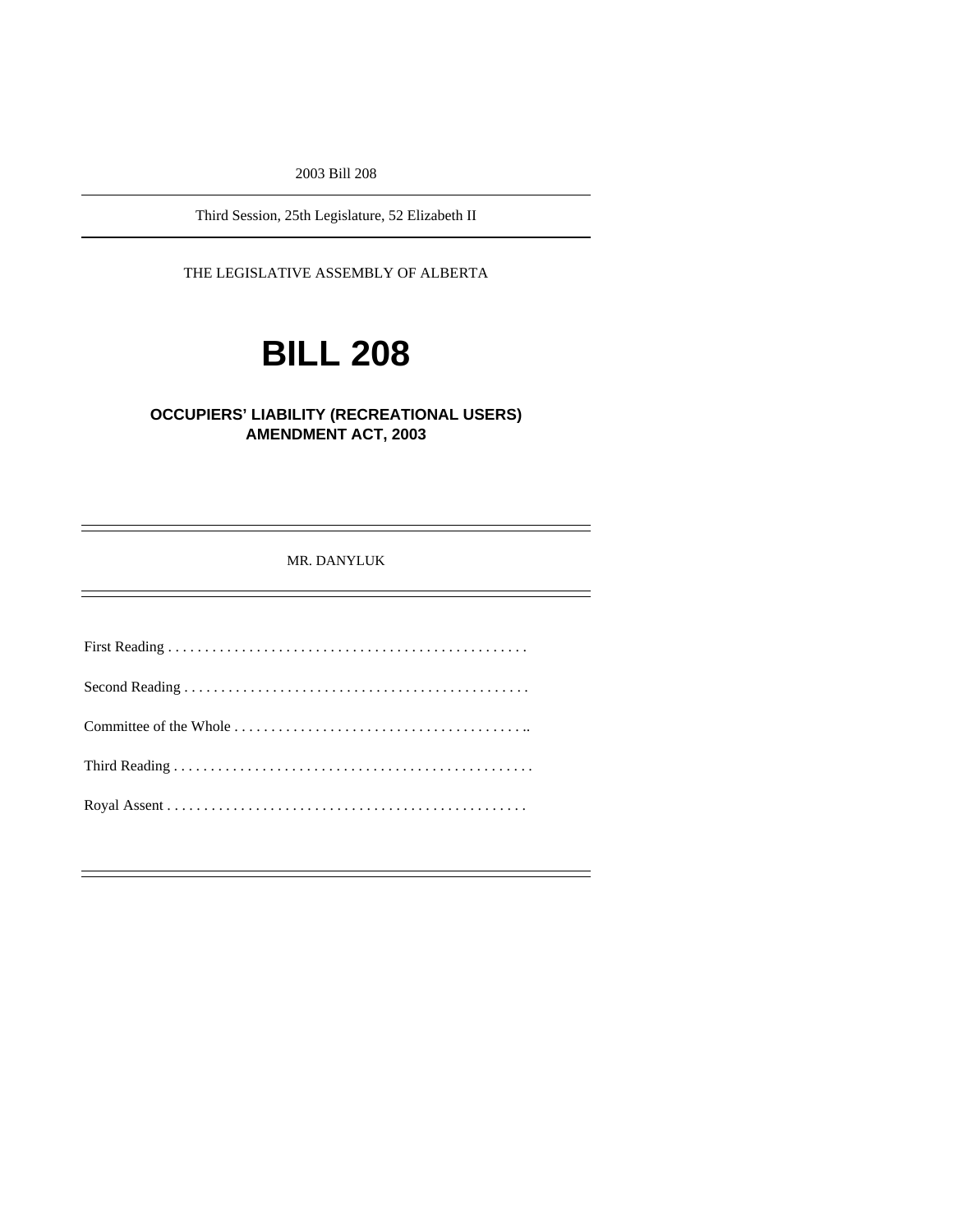*Bill 208 Mr. Danyluk* 

## **BILL 208**

2003

#### **OCCUPIERS' LIABILITY (RECREATIONAL USERS) AMENDMENT ACT, 2003**

*(Assented to , 2003)* 

HER MAJESTY, by and with the advice and consent of the Legislative Assembly of Alberta, enacts as follows:

#### **Amends RSA 2000 cO-4**

**1 The** *Occupiers' Liability Act* **is amended by this Act.** 

#### **2 The following is added after section 6:**

#### **Recreational users**

**6.1(1)** The liability of an occupier to a person who uses the premises described in subsection (2) or a portion of them for a recreational purpose shall be determined as if the person was a trespasser unless the occupier

- (a) receives payment for the entry or activity of the person, other than a benefit or payment received from a government or government agency or non-profit recreation club or association, or
- (b) is providing the person with living accommodation on the premises.
- **(2)** Subsection (1) applies to the following:
	- (a) rural premises that are
		- (i) used for agricultural purposes including land under cultivation,
		- (ii) vacant or undeveloped premises, and

**1**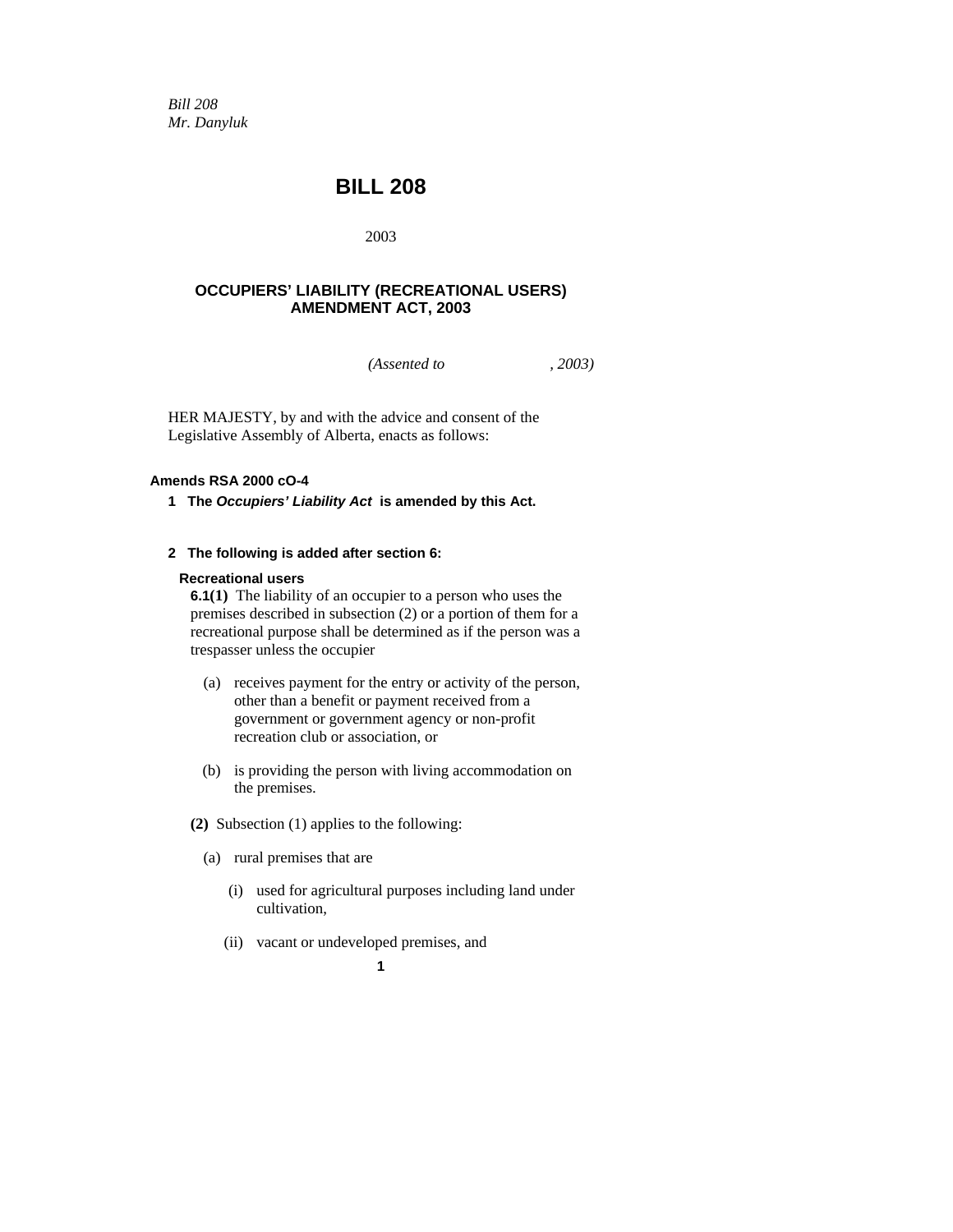- (iii) forested or wilderness premises;
- (b) golf courses when not open for playing;
- (c) utility rights-of-way excluding structures located on them; and
- (d) recreational trails reasonably marked as such.
- **3 This Act comes into force on Proclamation.**

**2**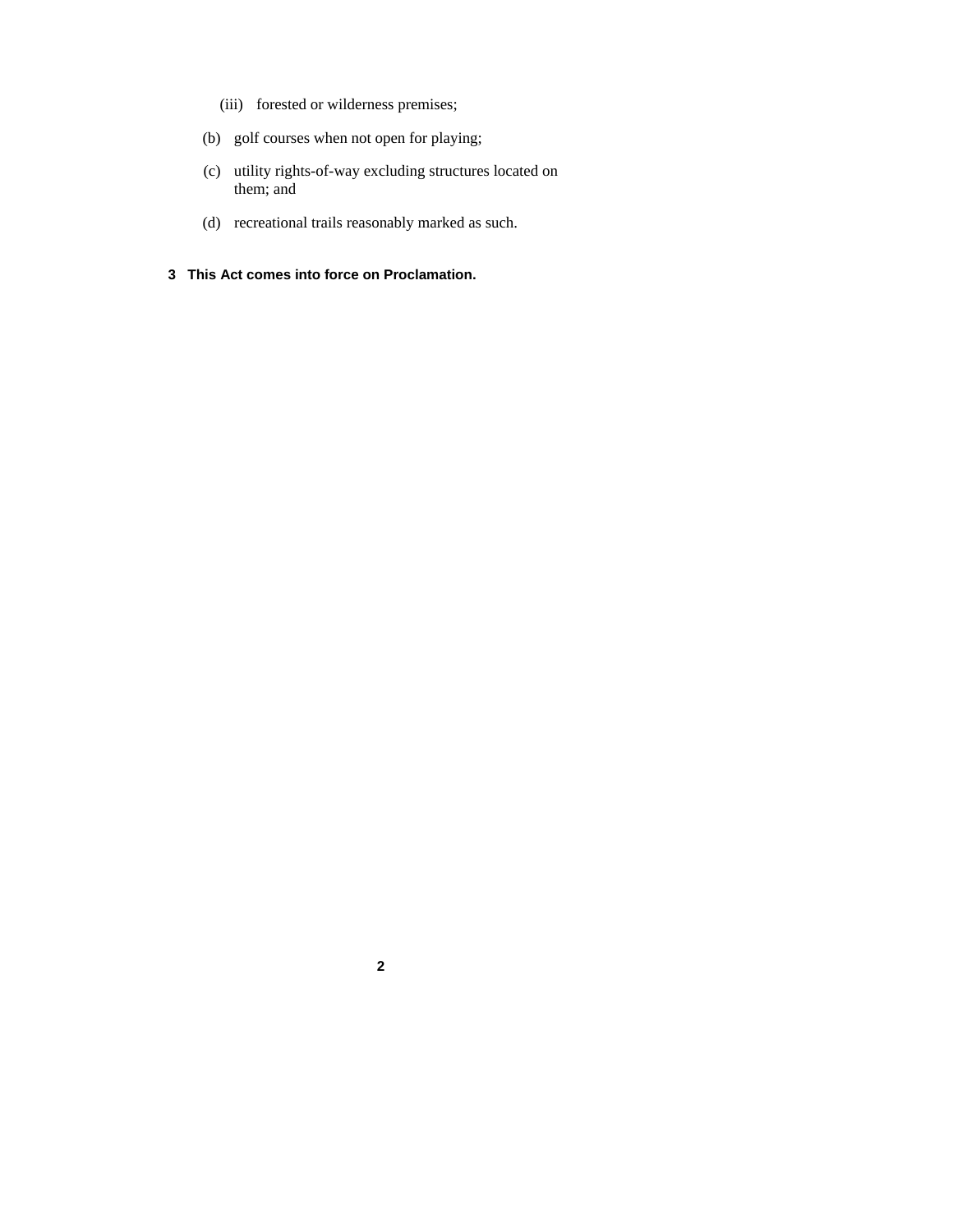## **Explanatory Notes**

- Amends chapter O-4 of the Revised Statutes of Alberta 2000.
- New section relating to recreational users.

Explanatory Notes